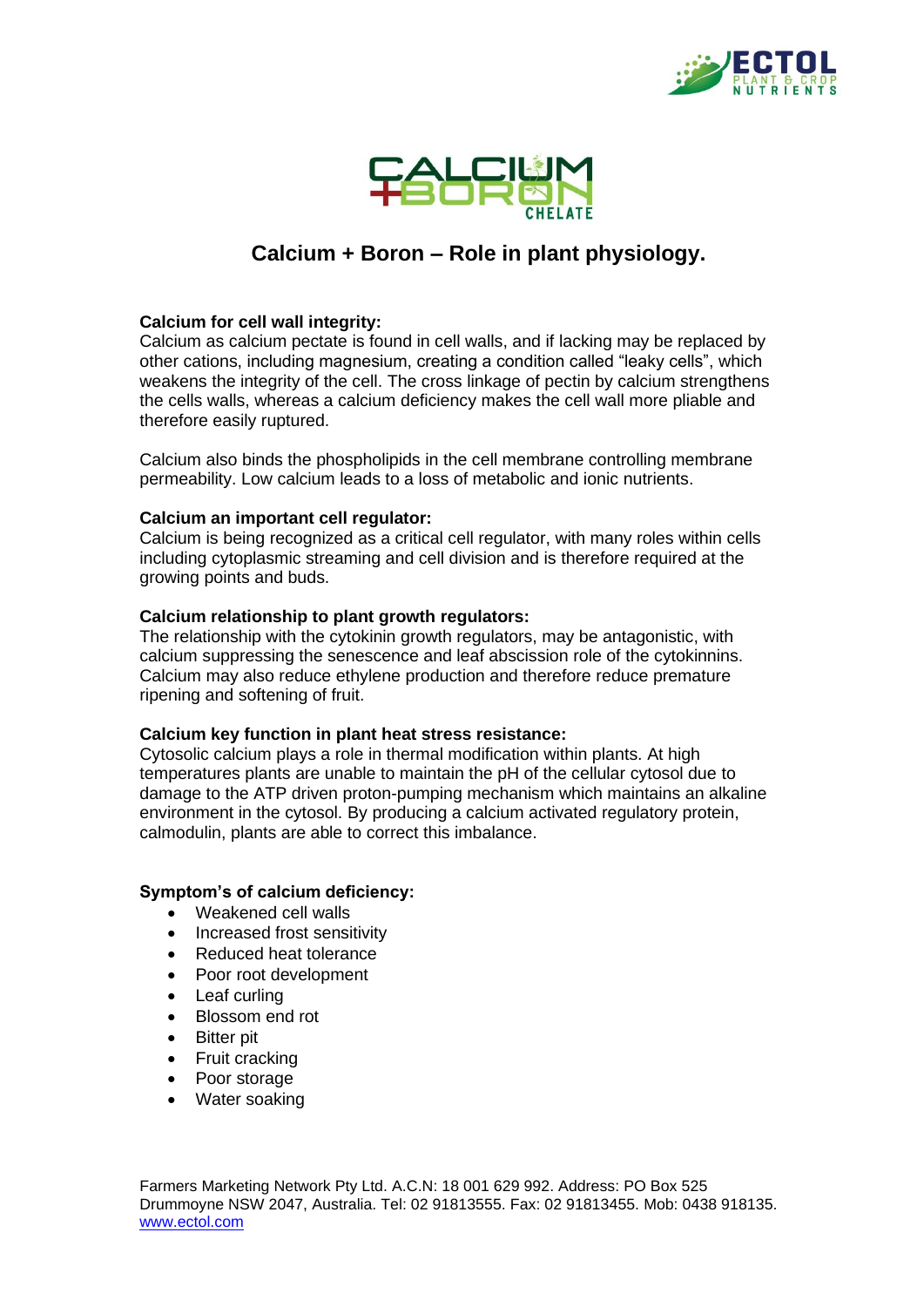

#### **The application of calcium fertilisers:**

Symptoms of calcium deficiency may occur in plants despite "adequate" levels of calcium expressed in soil tests. Calcium is poorly translocated throughout the plant, necessitating a continuous uptake from the roots and if root absorption is compromised due to soil temperatures falling below 20°C, or high temperatures impacting transpiration, calcium deficiencies may occur at the growing points, flowers or within fruits.

## **Foliar Fertiliser uptake is highly efficient:**

Calcium absorption and transport occur through two distinct processes. Following root absorption calcium is transported via the xylem and following foliar absorption via the phloem. Calcium is a particularly immobile element within the plant. It is carried through the xylem tissue to the older leaves where most transpiration is taking place, and not to the younger leaves and growing points, where a deficiency may develop. Foliar applications are most effective in correcting such deficiencies.

Foliar fertilisers compliment a soil fertilising program. Using traceable isotopes, foliar efficiency is shown to be about 10 times more efficient than root applications for a defined amount of nutrient.

## **Field trial Orange NSW 10 year old apple trees:**

#### **Soil conditions and plant growth cycles affect mineral availability.**

Certain soil conditions may render nutrients unavailable to the plant root and the nutrient demand at stages in a plant's life cycle may be greater than its physiological capacity to supply itself through the leaves.

In order to assist leaf and fruit absorption, FMN nutrients are chelated into long chain molecules that are naturally carried through the cell wall by protein based carriers, which release or translocate the element within the plant.

| <b>Mineral Element</b> | 19th January 2004<br>Before treatment<br>Calcium+boron<br>chelate 5/ha | 20 <sup>th</sup> February 2004<br>After treatment | % change     |
|------------------------|------------------------------------------------------------------------|---------------------------------------------------|--------------|
| Calcium                | 0.87% leaf tissue                                                      | 1.19%                                             | 87% increase |
| <b>Boron</b>           | 27.33ppm leaf tissue                                                   | 35.29ppm                                          | 29% increase |

The above field trial was conducted using foliar applied FMN Calcium+boron Chelate on apple trees. (Calcium is required to prevent pitting and softening of apples.) The Calcium and Boron increase was significant and exceeded the target requirements.

#### **Suggested Frost and Heat Resistance Programme.**

|               | Calcium + boron |
|---------------|-----------------|
| Litres per ha |                 |